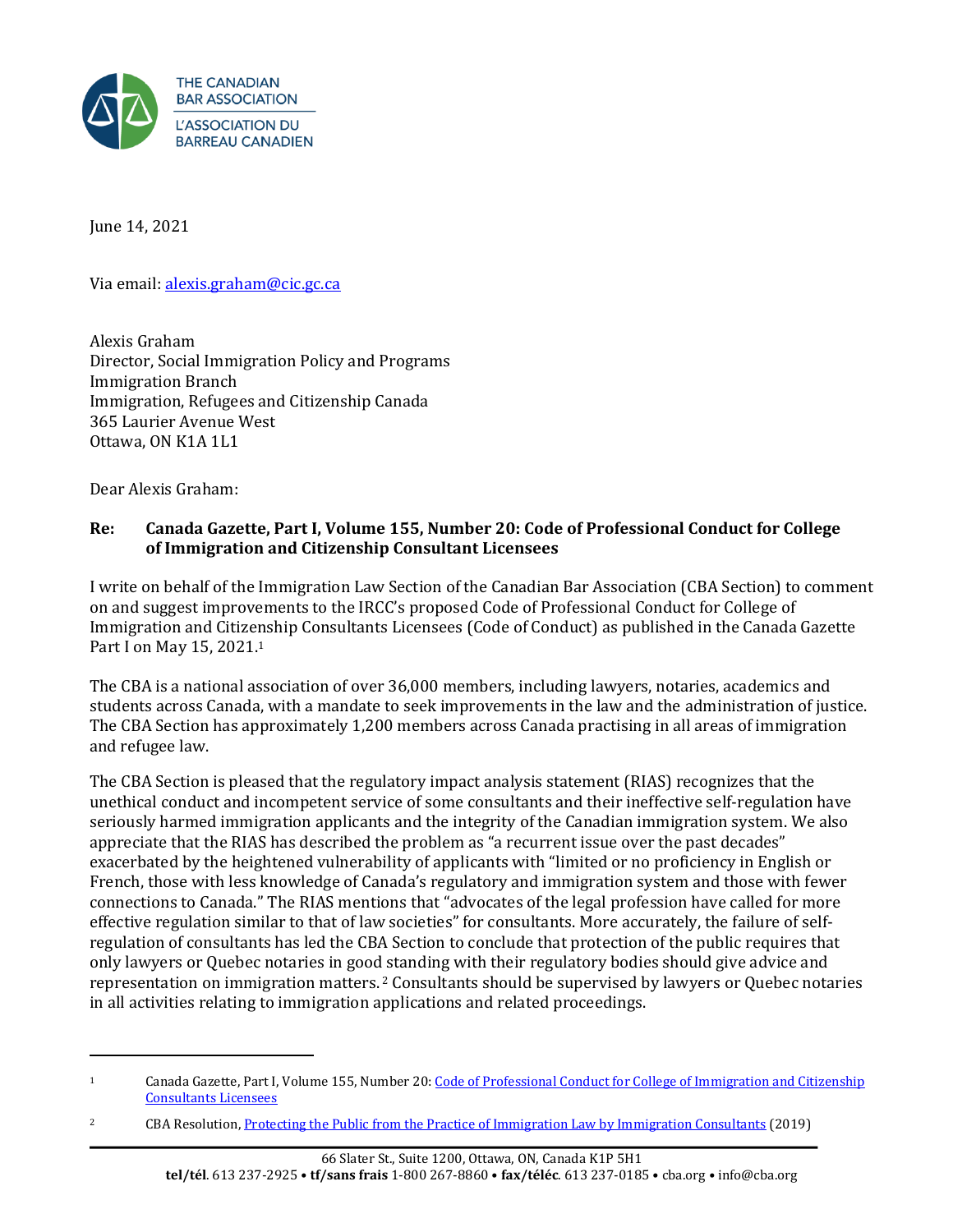Notwithstanding our view that consultants should not practice independently, we welcome IRCC's efforts to prescribe a comprehensive Code of Conduct and establish rigorous standards for ethics and competence by which all licensees of the College of Immigration and Citizenship Consultants must abide. The proposed Code of Conduct intends to better protect the public with stricter rules including a prohibition on charging recruitment fees to immigration application clients, a requirement to enter into written service agreements, which must contain an enumeration of services provided and estimates of all fees and costs, and the obligation to give clients a copy of the Code of Conduct and information on how to file a complaint against the consultant if a problem arises.

The CBA Section proposes revisions and additions to strengthen the Code of Conduct and solidify its key provisions. Our comments are organized in relation to particular sections of the draft Code of Conduct. In the Appendix, we have proposed precise wording for all sections that have been significantly revised.

**Section 1(1)(a).** The definition of "client" should be expanded to include a person who receives a consultation from a licensee regardless of whether an agreement for further consulting services is made subsequently. Although section 23 refers to a "potential client" with whom a licensee has an initial consultation, there is no justification for differentiating a "client" from a "potential client", especially since all other rules in the Code of Conduct refer to a "client". In an initial consultation, a licensee gives advice which could impact the client's decisions and actions and potentially have life-changing consequences. Licensees should be subject to the same requirements and prohibitions, and recipients of their service should benefit from the same protections, even if an initial consultation does not lead to an agreement for further service.

We also recommend adding a definition of "client document". We have seen some consultants refuse to give former clients copies of documents that the consultant submitted on behalf of the client (e.g. submission letters or forms) or received on behalf of the client (e.g. correspondence with government departments). Defining client document will clarify licensees' obligations under section 14(3) of the Code of Conduct to return certain documents to clients.

**Section 7.** The duty of civility should be particularized to require civil, courteous and respectful conduct towards all persons with whom a licensee deals in the course of their consulting work such as government decision-makers, tribunal members and staff, clients, lawyers, and any third parties involved in a client's immigration matter.

**Section 11.** This section should also prohibit advising a client to intimidate or coerce someone, which is consistent with codes of conduct for lawyers. In section 11(a), the reference to "directly or through a third party" should be changed to "directly or indirectly", as this captures a wider range of situations in which undue pressure can be applied. We also propose adding to the enumerated list of examples situations where a licensee threatens to initiate proceedings with a criminal or quasi-criminal charge or to make a complaint to an administrative regulatory body. This would be consistent with lawyers' codes of conduct.

**Section 12.** The prohibition against "dishonesty, fraud or other illegal conduct" should be corrected to remove "other" in relation to "illegal conduct". This correction is necessary because not all dishonesty and fraud are technically illegal, but all expressions of deceit and fraud must be interdicted.

**Section 13(a).** The word "to" before "licensee" should be deleted.

**Section 14.** Section 14(3) should be amended to require that a licensee must return client documents to the client or another person as ordered by the client or where the Code of Conduct requires the return of client documents. For original documents, licensees should also be required to return documents as soon as there is no longer a legitimate reason to possess them.

**Section 15(1) and other sections requiring similar consent of a client**. The reference to "free and informed" should be replaced with "fully informed and voluntary." This suggested wording is more consistent with the language used in codes of conduct for lawyers.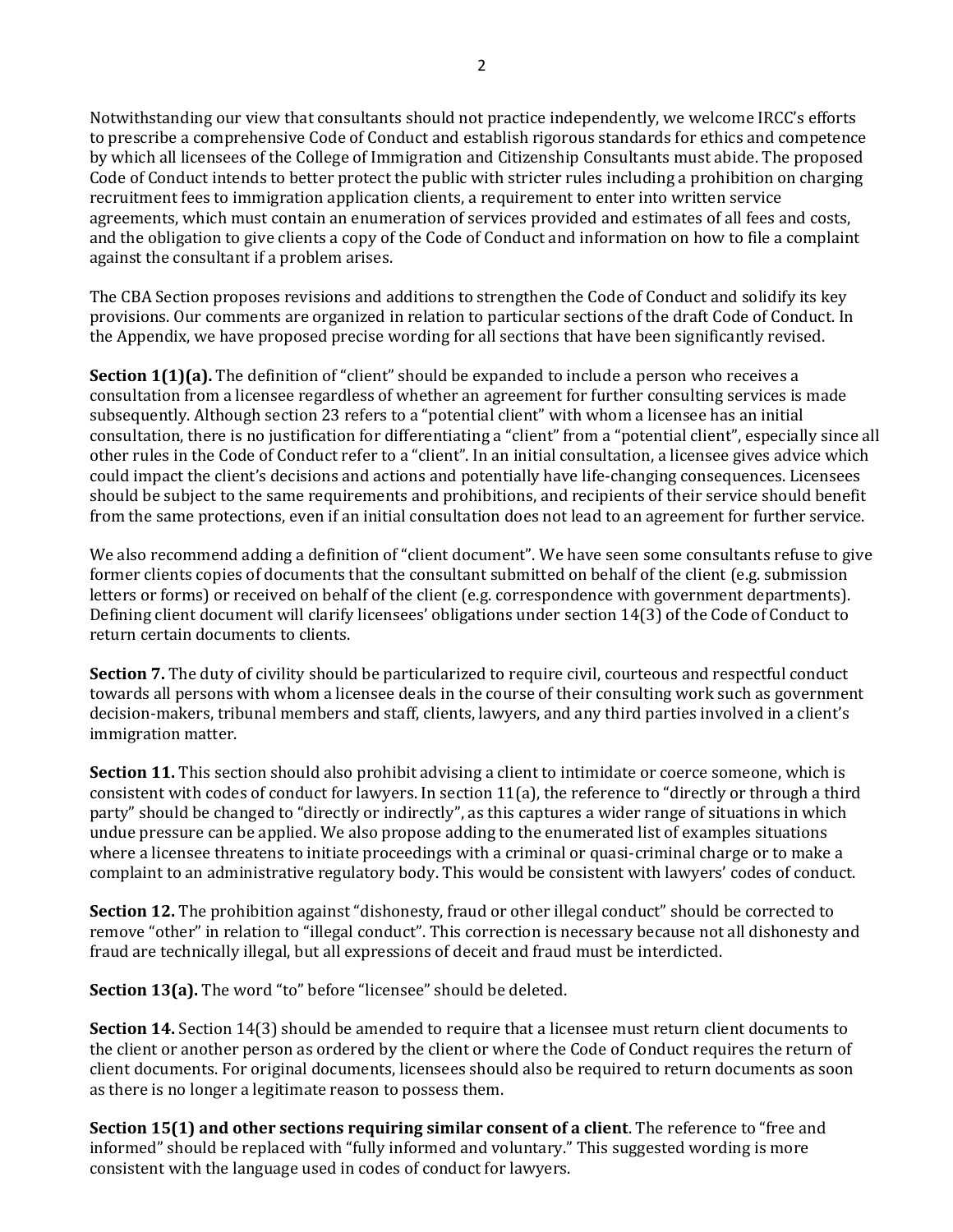**Section 15(2)(a).** "Relationship of trust" should be changed to "relationship of trust and duty of loyalty". Codes of conduct for lawyers require both trust and loyalty to remain even if there is consent to a conflict.

**Section 17.** The definition of "recruitment services" in section 17(3) should be broadened to encompass enrolling a client in a Canadian educational institution. Separate prescriptive provisions on recruitment and referral services for Canadian educational institutions are needed to complement the existing provisions on recruitment services to employers. The rules should mandate disclosure of any referral fees received from an educational institution, require the client's fully informed and voluntary written consent to proceed with the service where the licensee also has dealings with the educational institution, and prohibit directly or indirectly charging fees to clients for academic enrollment or the application for a study permit. The Code of Conduct needs to place conditions and restrictions on licensees' dealings with academic institutions in Canada because consultants often work with educational institutions to recruit international students and handle applications for study permits.<sup>3</sup>

A stand-alone provision should be created to prohibit receipt or payment of any financial or other reward for the referral of clients to anyone who is not a licensee. Any referral fees received from or paid to another licensee must be disclosed to the client. These requirements are consistent with the rules on referral fees by which lawyers must abide.

**Section 18(2).** The requirement for the nature and scope of licensees' competence must be strengthened to reflect the knowledge and skills needed to offer advice and representation in immigration matters pursuant to section 91 of the *Immigration and Refugee Protection Act* (IRPA) and s. 21.1 of the *Citizenship Act*, which permits consultants to engage in the practice of immigration law without supervision. We recommend codifying these additional competencies:

- In-depth knowledge of immigration case law including the legal tests, principles, concepts, criteria and requirements set out in jurisprudence rather than in immigration legislation. For example, the test and factors for humanitarian and compassionate consideration, assessment of children's best interests, defences to misrepresentation, and decision-maker's obligations to maintain procedural fairness are all set out and expounded in jurisprudence and not in legislation.
- Thorough knowledge of Canada's legal agreements with other countries that include labour mobility provisions.
- Strong ability to investigate facts, identify issues, ascertain a client's objectives, consider possible options and advise clients on appropriate courses of action.
- Proficiency in legal research and application of the law to the facts of a client's matter.

**Section 19.** This section should be amended to explicitly oblige licensees to decline to act where the client's matter involves areas of law other than immigration and refer the client to a lawyer or Quebec notary practicing in the relevant domains. Immigration matters frequently intersect with other areas of law such as employment, criminal, constitutional, tax, family, and, in the current context of the pandemic, public health. Lawyers are in the best position to give appropriate advice and serve the client's interests in these situations as their training allows them to competently handle matters that engage multiple areas of law.

**Section 21(3).** The requirement for the licensee to keep the client informed should be made more comprehensive by requiring that licensees notify clients when documents are submitted or received on the client's behalf from the government or other third party in relation to the client's matter. A licensee should also be required to provide the client with a copy of all documents or information submitted on the client's behalf.

<sup>3</sup> See media reports of international students recruited by consultants and charged exorbitant fees to be enrolled at Canadian private colleges. See, for example: Globe and Mail, Kathy Tomlinson, The foreign students who say they were [lured to Canada by a lie](https://www.theglobeandmail.com/canada/article-international-students-coming-to-private-colleges-say-they-were-duped/) (2019).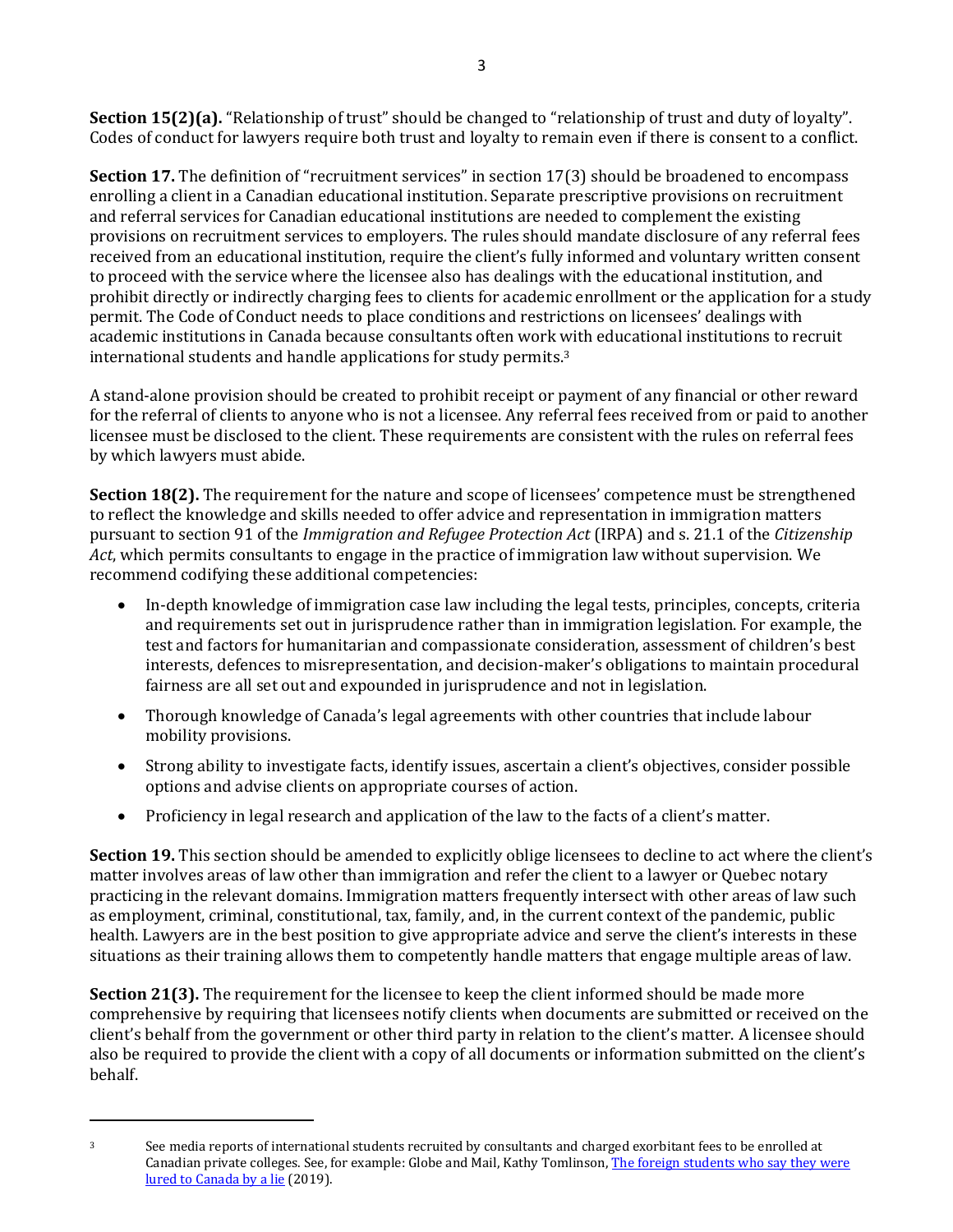**Section 33(1)(a).** The requirement to return client documents should be amended to be more consistent with the language in codes of conduct for lawyers by requiring delivery "to or to the order of the client." This requirement should also refer to client documents as defined in section 1.

**Section 41.** We are particularly concerned about the draft rules on marketing activity as this is an area where immigration applicants have often been misled in the past both by regulated and ghost consultants. The public needs to understand precisely whom they are hiring and that their chosen service-provider is permitted to represent them by law. Of particular concern is any action that expressly or implicitly suggests that a licensee is a lawyer, a law firm or is otherwise able to provide services beyond immigration or citizenship consulting services. Some consultants suggest that they are a law firm, implying that they can provide legal advice on all matters. Some consultants advertise their services without identifying who the registered consultants are. Canadian law societies impose restrictions on partnerships with non-lawyers and have explicit rules on naming law firms to ensure that members of the public do not inadvertently conclude that a non-lawyer is a lawyer. Immigration consultants must be subject to similar rules. These restrictions would be in the public interest and would benefit licensees by allowing them to distinguish themselves from unregulated or ghost consultants. The revised section 41 would deal with these issues:

- Licensees must not represent or imply they are a lawyer by virtue of having graduated from one of the new consultant programs offered through the Faculties of Law of Queen's University and the Université de Montreal.<sup>4</sup>
- Licensees' membership in the College must be stated prominently in any advertisement and description for services in any media (including print publications, Internet, store-front signs).
- Licensees must not advertise or represent that their venture is a "law firm."
- Licensees must not advertise that they are "specialists" or "experts" in immigration law. A similar prohibition exists for lawyers in all Canadian provinces and territories, unless a lawyer has been certified as a specialist by their law society. As providers of legal services directly to the public, consultants should be subject to the same advertising restrictions.
- Licensees must specify in all marketing that their services are limited to "immigration and/or citizenship consulting services" governed by the IRPA and *Citizenship Act*.

The CBA Section appreciates the opportunity to comment on the proposed Code of Conduct for licensees of the College. We are confident that our recommendations will assist the Minister in advancing the stated objectives of the Code of Conduct and its enabling statute: to establish comprehensive and strong standards for all aspects of licensees' consulting activity, to protect the recipients of their services, and to regulate licensees effectively in the public interest.<sup>5</sup> We would be pleased to discuss and elaborate on our recommendations and offer additional insights. As members of a regulated profession concerned with the practice of law, we would value an opportunity to be consulted as regulations and bylaws under the *College of Immigration and Citizenship Consultants Act* are developed.

Yours truly,

*(original letter signed by Nadia Sayed for Mark Holthe)*

Mark Holthe Chair, Immigration Law Section

<sup>4</sup> Queen's University, "[Graduate Diploma in Citizenship and Immigration Law](https://www.queensu.ca/sgs/programs-degrees/immigration-and-citizenship-law)".

In email correspondence to the CBA Section in October 2020, the program's academic director explained that although the program is administered through the Faculty of Law, the credential is conferred by the university's School of Graduate Studies. Therefore, it would be a misrepresentation for someone completing this program to advertise that they are graduates of a Canadian law school.

<sup>5</sup> *College of Immigration and Citizenship Consultants Act,* S.C. 2019, c. 29, s. 292.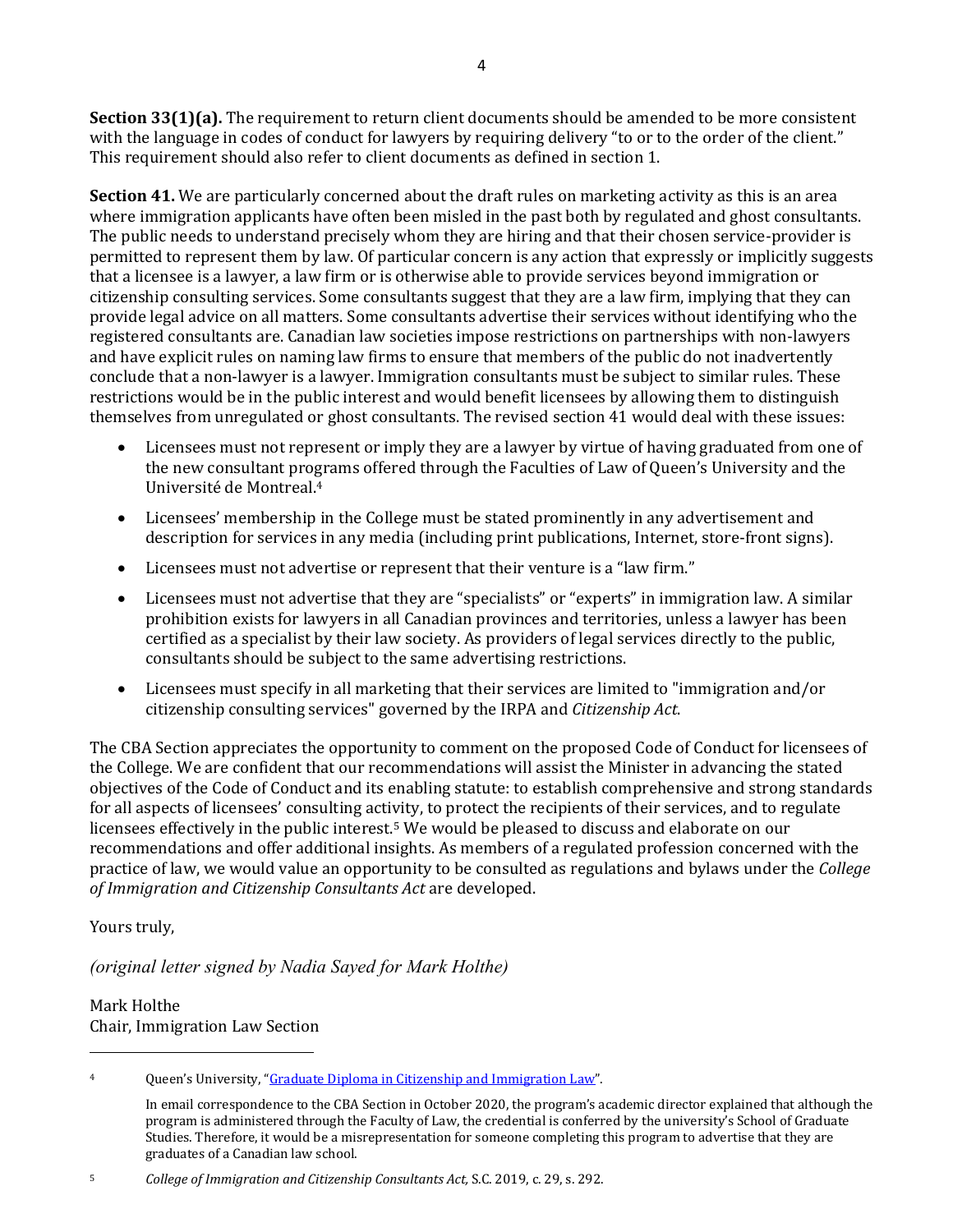# **APPENDIX A: Proposed wording for select provisions of the Code of Conduct**

## **Marketing of services**

1 (1) The following definitions apply in this Code:

client document includes

- (a) documents created before the retainer, provided by the client or sent from a third party,
- (b) documents prepared by the licensee for the client's benefit or protection and paid for by the client;
- (c) documents prepared by a third party and sent to the licensee (other than at the licensee's expense),
- (d) documents sent to the licensee by third parties, and
- (e) documents sent by the licensee to the client.

## **Intimidation and coercion**

11 A licensee must not, in any aspect of their work, intimidate or coerce, or advise a client to intimidate or coerce, any person, including by

- (a) applying undue pressure, directly or indirectly;
- (b) making physical or verbal threats;
- (c) engaging in any form of harassment, including sexual harassment;
- (d) using their knowledge about social and cultural norms to exploit a situation; or
- (e) threatening to:
	- (i) initiate or proceed with a criminal or quasi-criminal charge; or
	- (ii) make a complaint to an administrative or regulatory body.

### **Inducements**

13 (1) A licensee must not

- (a) offer any inducement to any organization or person for recommending the licensee to a client or referring a client or client matters to the licensee; or
- (b) accept any inducement from any organization or person for recommending to a client or referring a client to the organization or person.

### **Conduct of client documents**

14 (1) A licensee must not take possession of any of a client's original documents without a legitimate reason.

### **Temporary possession**

(2) A licensee may take temporary possession of an original document of a client for the purpose of making copies or complying with a requirement connection with a proceeding, application, or submission of an expression of interest under the *Immigration and Refugee Protection Act*, or in connection with a proceeding or application under the *Citizenship Act*.

# **Delivery to client**

3) A Licensee must deliver to or to the order of the client,

- (a) in the case of all client documents, a copy of or the original document,
	- (i) upon demand by the client, or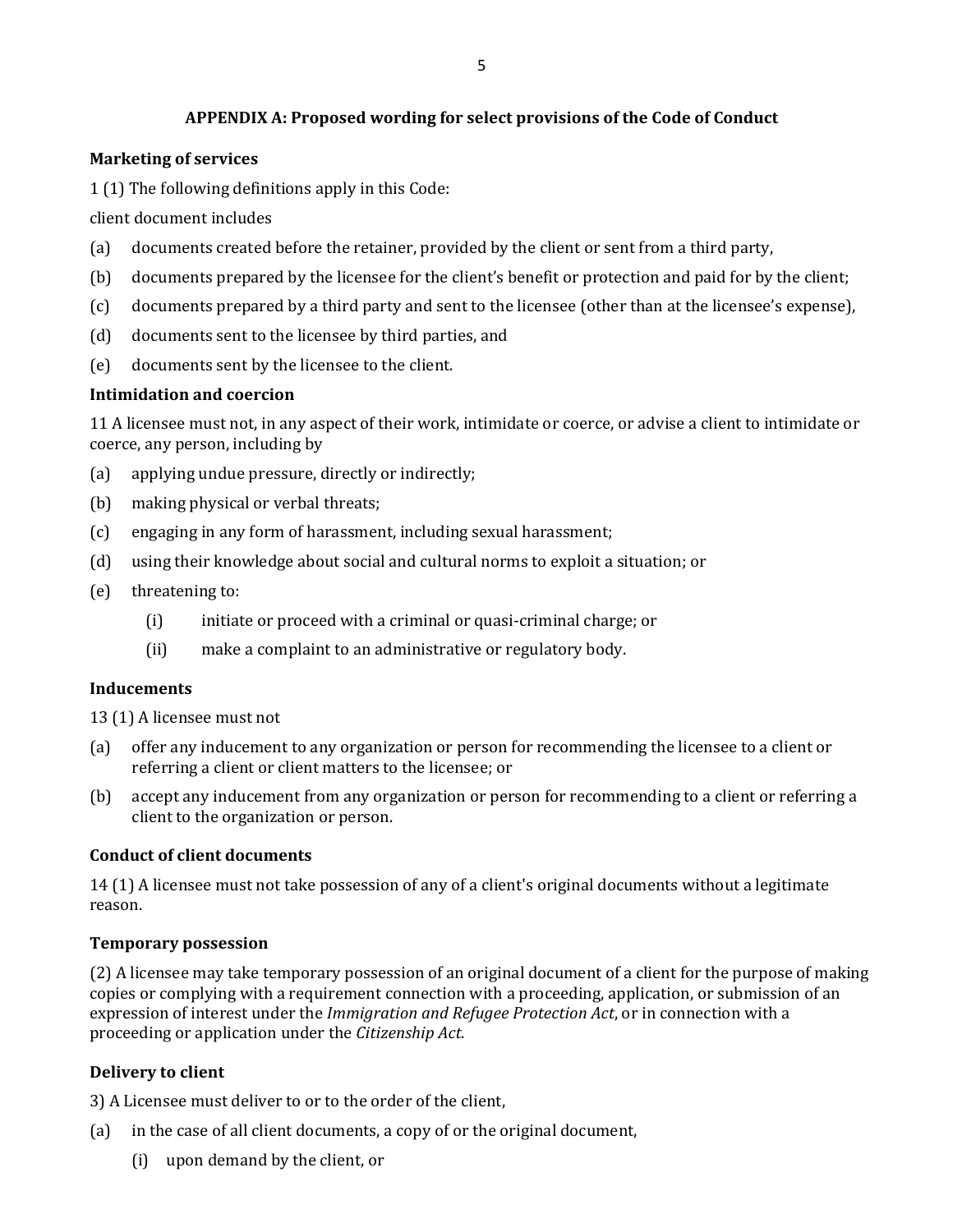- (ii) as required in the Code; and
- (b) in the case of the client's original documents, as soon as there is no longer a legitimate reason to possess them.

#### **Recruitment services**

#### **Conditions**

17 (2) However, a licensee may also provide recruitment services to a client who is a foreign national if the licensee:

- (a) before providing those services,
	- (i) advises the client that they are not obligated to receive both services from the same individual; and
	- (ii) discloses to the client the fees the licensee is receiving from;
		- (A) an employer for recruiting the client to work for the employer; or
		- (B) an educational institution for recruiting the client to enroll with the institution;
- (b) ensures that the service agreement clearly differentiates between the immigration or citizenship consulting services and the recruitment services that will be provided to the client;
- (c) does not directly or indirectly charge a fee or disbursement to the client for any recruitment services;
- (d) complies with all applicable legislation governing the provision of recruitment services; and
- (e) demonstrates honesty and candour towards the client and commitment to the client's cause, including by providing the client,
	- (i) before they begin working in Canada, with
		- (A) a copy of their employment contract; and
		- (B) accurate information regarding the work that they will be doing, and their wages, benefits and working conditions; or
	- (ii) before they begin studying in Canada, with
		- (A) a copy of their enrollment contract; and
		- (B) accurate information regarding the studies they will be doing, and their tuition and all services or benefits that the educational institution will be providing.

### **Definition of recruitment services**

(3) For the purposes of this section, recruitment services means services that consist of:

- (a) in respect of a client seeking or obtaining,
	- (i) employment for a client; or
	- (ii) enrollment in an educational institution for a client;
- (b) in respect of any person, assisting or advising them with respect to seeking or obtaining,
	- (i) employment for a client, or
	- (ii) enrollment in an educational institution for a client;
- (c) assisting or advising an employer or another person with respect to hiring a client;
- (d) assisting or advising an educational institution with respect to enrolling a client; and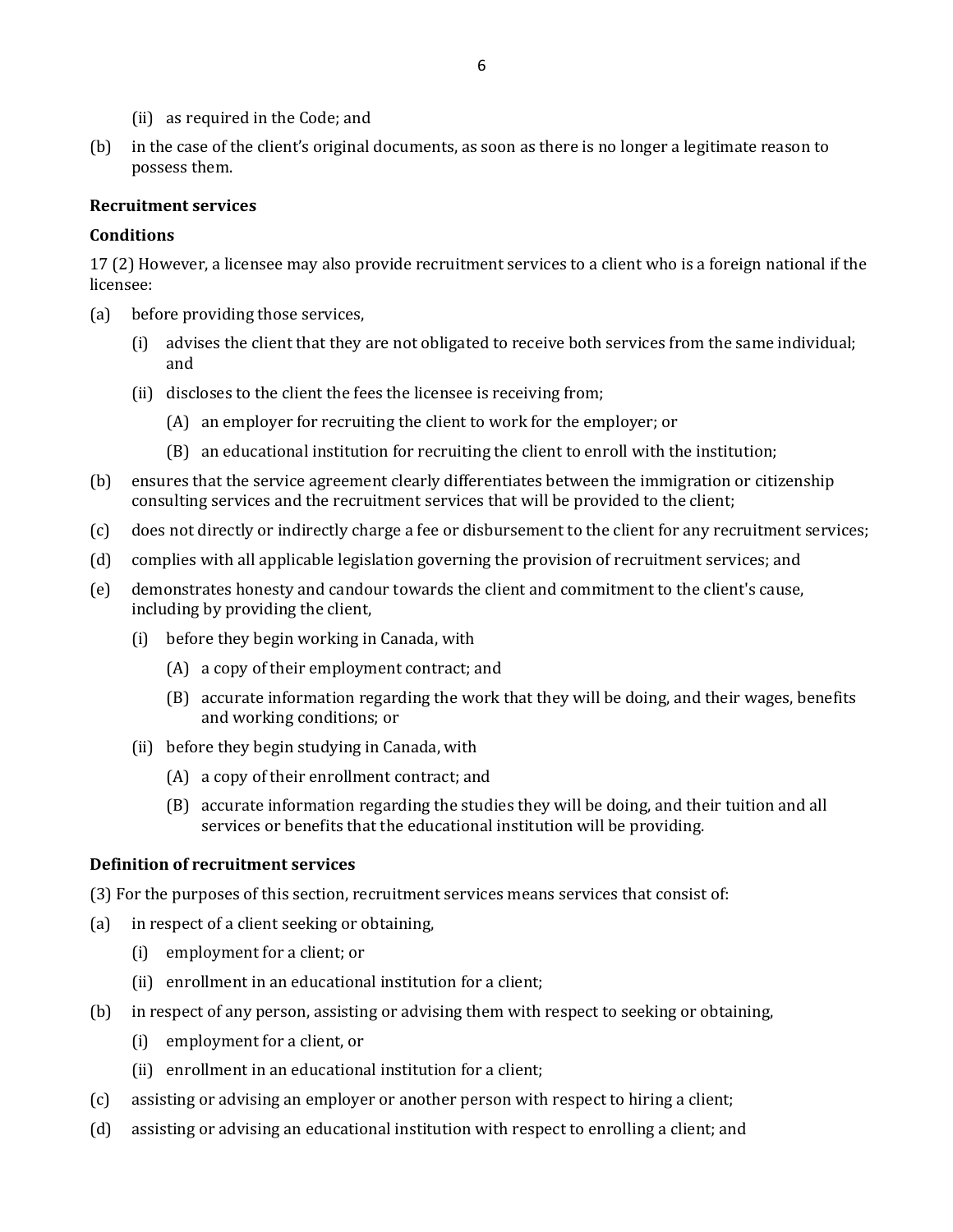(e) referring a client to another person who offers any of the services referred to in paragraphs (a), (b), (c), and (d).

#### **Nature of competence**

- 18 (2) To fulfill their professional obligations competently, a licensee must
- (a) have the knowledge and experience necessary to provide the required immigration or citizenship consulting services and offer sound and comprehensive advice to a client, including in-depth knowledge of
	- (i) the *Immigration and Refugee Protection Act* and the *Citizenship Act* ;
	- (ii) related regulations and ministerial instructions;
	- (iii) related programs and policies; and
	- (iv) relevant case authority;
- (b) have in-depth knowledge of Canada's agreements with other countries that include labour mobility provisions;
- (d) have a strong ability to investigate facts, identify issues, ascertain a client's objectives, consider possible options and advise clients on appropriate courses of action;
- (e) have oral and written communication skills necessary to protect a client's interests and present a client's case firmly and persuasively and within the limits of the law, including the ability to
	- (i) make clear and cogent oral and written representations in legal proceedings,
	- (ii) identify the salient points in an argument and respond to them effectively in the course of a hearing, and
	- (iii) know when it is appropriate to apply for an adjournment of a hearing and argue effectively for it;
- (f) meet any applicable provincial competency requirements in relation to the provision of immigration or citizenship consulting services;
- (g) be able to provide the services to the client in the official language of the client's choice;
- (h) be able to deliver the services to the client using technology that is appropriate and effective; and
	- (i) maintain a good working knowledge of the regulations and by-laws made under the Act that relate to professional conduct and the competence of licensees, and of any related policies, procedures and guidelines of the College.

#### **Obligation if not competent**

19 (1) A licensee who lacks the competence to provide the required immigration or citizenship consulting services must

- (a) decline to act;
- (b) obtain the client's consent to retain, consult or work with another person who is competent and licensed to provide the services; or
- (c) refer the client to another person who is competent and licensed to provide the services.

(2) When a client matter requires the interpretation of or application of any law, Act of Parliament, or a provincial or territorial law, or foreign or international law or legislation, other than the Immigration and Refugee Protection Act and Citizenship Act, the licensee must:

- (a) decline to act;
- (b) obtain the client's consent to retain, consult or work with another person who is competent and licensed to provide the services; or